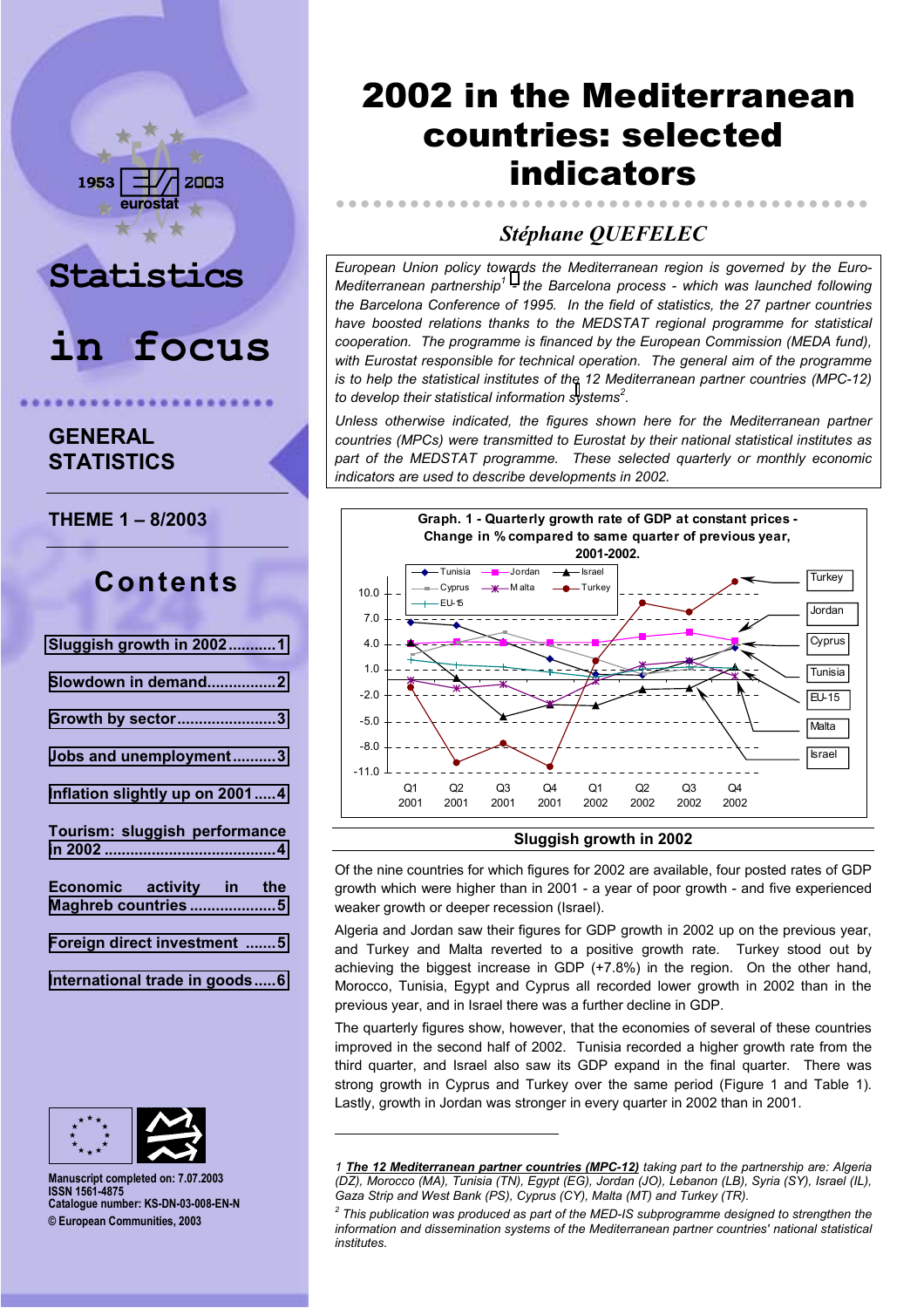|                   |        | Annual |        |        |        |                  |        |                | Quarterly            |         |        |        |        |      |  |
|-------------------|--------|--------|--------|--------|--------|------------------|--------|----------------|----------------------|---------|--------|--------|--------|------|--|
|                   |        |        |        |        |        |                  |        |                | 2001                 |         |        |        | 2002   |      |  |
|                   | 1997   | 1998   | 1999   | 2000   | 2001   | 2002             | Q1     | Q <sub>2</sub> | Q <sub>3</sub>       | Q4      | Q1     | Q2     | Q3     | Q4   |  |
| Morocco           | $-2.2$ | 7.7    | $-0.1$ | 1.0    | 6.5    | 4.5 <sub>p</sub> |        |                | $\ddot{\phantom{a}}$ |         |        |        |        |      |  |
| Algeria           | 1.2    | 5.2    | 3.3    | 2.4    | 2.0    | 2.4 f            |        |                |                      |         |        |        |        |      |  |
| Tunisia           | 5.4    | 4.8    | 6.1    | 4.7    | 4.9    | 1.7              | 6.7    | 6.3            | 4.3                  | 2.3     | 0.6    | 0.4    | 2.1    | 3.7  |  |
| Egypt             |        | 4.0    | 6.1    | 5.4    | 3.5    | 3.2 f            |        |                |                      |         |        |        |        |      |  |
| Israel            | 3.3    | 3.0    | 2.6    | 7.4    | $-0.9$ | $-1.0$           | 4.3    | 0.1            | $-4.5$               | $-3.0$  | $-3.1$ | $-1.2$ | $-1.1$ | 1.4  |  |
| Jordan            | 3.3    | 3.0    | 3.1    | 4.2    | 4.2    | 4.8              | 4.1    | 4.4            | 4.3                  | 4.2     | 4.3    | 4.9    | 5.4    | 4.5  |  |
| Palestinian Auth. | 12.2   | 11.8   | 8.9    | $-5.4$ |        |                  |        |                |                      |         |        |        |        |      |  |
| Syria             | 5.0    | 6.8    | $-3.6$ | 0.6    | 3.4    |                  |        |                |                      |         |        |        |        |      |  |
| Cyprus            | 2.5    | 5.0    | 4.8    | 5.2    | 4.1    | 2.2 <sub>p</sub> | 2.8    | 4.3            | 5.4                  | 3.9     | 2.3    | 0.5    | 1.2    | 4.0  |  |
| Malta             | 4.9    | 3.4    | 4.1    | 6.4    | $-1.2$ | 1.0              | $-0.1$ | $-1.1$         | $-0.6$               | $-2.9$  | $-0.2$ | 1.7    | 2.1    | 0.3  |  |
| Turkey            | 7.5    | 3.1    | $-4.7$ | 7.4    | $-7.5$ | 7.8              | $-1.0$ | $-9.8$         | $-7.5$               | $-10.3$ | 2.1    | 8.9    | 7.9    | 11.4 |  |
| $CC-13$           | 4.8    | 3      | 0.1    | 5.1    | $-0.7$ | 4.2 p            | 1.5    | $-1.6$         | $-0.8$               | $-2.0$  | 1.9    | 4.5    | 4.5    |      |  |
| EU-15             | 2.5    | 2.9    | 2.8    | 3.5    | 1.5    | 1.0              | 2.3    | 1.6            | 1.5                  | 0.9     | 0.2    | 1.2    | 1.5    | 1.2  |  |

<span id="page-1-0"></span>**Table 1 - Growth rate of GDP (1) - Percentage change over previous year or same quarter of previous year** 

Note: The figures shown here must be used with caution, since there is no guarantee of comparability.

(1) constant prices in national currency, not seasonally adjusted. f: forecat. p: provisional. CC-13: provisional figures for 2000 and 2001.

#### **Slowdown in demand**

International demand was relatively slack in 2002 and growth in the European Union - the main trading partner for the MPCs - was slow, especially during the first part of the year. The consequence for several of the partner countries was a slowdown in exports. At the same time, MPC-12 imports slowed or declined in 2001 and 2002, reflecting the downturn in domestic demand (Table 2).

The negative effects, especially for transport and tourism, of the terror attacks of 11 September 2001 persisted in 2002, and the uncertainty about war in Iraq also had probably an adverse impact on neighbouring countries. The second intifada, which began in September 2000, was another factor which had a negative effect on the economies of Israel, the Gaza Strip and the West Bank. Lastly, oil prices went up in 2002, more sharply in the latter half of the year, compared with the previous year.

The recession or slowdown in growth posted in 2002 by five countries (Morocco, Tunisia, Egypt, Cyprus and Israel) can be explained partly by reduced exports and partly by an easing or reduction of domestic demand. There was a clear drop in investment in Israel and Malta, and to a lesser extent in Tunisia. There was little advance in Egypt. Household consumption in these five countries generally grew at a slower rate in 2002 than in 2001, and in fact it actually declined in Israel.

| Table 2 - Percentage growth of components of demand on relation to |  |  |  |
|--------------------------------------------------------------------|--|--|--|
| previous year (constant prices)                                    |  |  |  |
|                                                                    |  |  |  |

|               |        | Final<br>household<br>consumpti<br>on | Final general<br>government<br>consumption | Gross fixed<br>capital<br>formation<br>(GFCF) | Exports of<br>goods and<br>services | Imports of<br>goods and<br>services |
|---------------|--------|---------------------------------------|--------------------------------------------|-----------------------------------------------|-------------------------------------|-------------------------------------|
|               | 2000   | 7.3                                   | 1.3                                        | 1.7                                           | 25.3                                | 12.3                                |
| <b>Israel</b> | 2001   | 2.5                                   | 3.3                                        | $-6.1$                                        | $-11.7$                             | $-4.5$                              |
|               | 2002   | $-0.6$                                | 5.3                                        | $-8.5$                                        | $-3.5$                              | $-2.5$                              |
|               | 2000   | 1.8                                   | 2.3                                        | 1.8                                           | 7.3                                 | 6.2                                 |
| Algeria       | 2001   | 2.7                                   | 2.5                                        | 7.1                                           | $-2.2$                              | 3.9                                 |
|               | 2002 f | 2.7                                   | 2.5                                        | 7.3                                           | 1.9                                 | 7.7                                 |
|               | 2000   | 4.0                                   | 1.9                                        | 1.3                                           | 3.2                                 | 11.4                                |
| Maroc         | 2001   | 3.4                                   | 16.4                                       | $-1.1$                                        | 1.5                                 | 1.1                                 |
|               | 2002   | ÷                                     |                                            |                                               |                                     |                                     |
|               | 2000   | 5.0                                   | 2.8                                        | $-2.1$                                        | 3.8                                 | $-3.4$                              |
| Egypt         | 2001   | 3.9                                   | 4.9                                        | $-2.2$                                        | 3.3                                 | $-1.1$                              |
|               | 2002 f | 3.5                                   | 5.0                                        | 0.6                                           | $-7.8$                              | $-6.0$                              |
|               | 2000   | 6.2                                   | 7.1                                        | 16.9                                          | 19.2                                | 25.4                                |
| Turkey        | 2001   | $-9.2$                                | $-8.5$                                     | $-31.5$                                       | 7.4                                 | $-24.8$                             |
|               | 2002   | 2.0                                   | 5.4                                        | $-0.8$                                        | 11.0                                | 15.7                                |
|               | 2000   | 10.3                                  | 0.2                                        | 4.1                                           | 9.3                                 | 10.2                                |
| Cyprus        | 2001   | 5.0                                   | 11.5                                       | 2.5                                           | 4.0                                 | 3.9                                 |
|               | 2002p  | 2.4                                   | 3.1                                        | 10.1                                          | $-5.0$                              | $-0.4$                              |
|               | 2000   | 7.4                                   | 5.4                                        | $17,4*$                                       | 5.6                                 | 10.4                                |
| Malta         | 2001   | 2.0                                   | 3.0                                        | $-11,2*$                                      | $-4.9$                              | $-9.6$                              |
|               | 2002   | 2.7                                   | 2.5                                        | $-4,2*$                                       | $-4.8$                              | $-5.5$                              |
|               | 2000   | $-2.9$                                | 19.1                                       | $-2.3$                                        | 0.5                                 | $-2.4$                              |
| Syria         | 2001   | $-0.8$                                | 8.6                                        | 8                                             | 13.1                                | 11.3                                |
|               | 2002   |                                       |                                            |                                               |                                     | ÷                                   |
|               | 2000   | 5.5                                   | 5.5                                        | 7.1                                           | 5.3                                 | 8.9                                 |
| Tunisia       | 2001   | 5.8                                   | 4.4                                        | 6.0                                           | 12.2                                | 13.6                                |
|               | 2002   | 3.4                                   | 4.5                                        | $-0.9$                                        | $-0.6$                              | $-1.7$                              |

\*GFCF corresponds to GCF. f: forecast.

At the other extreme, the growth rate in investment remained high in Algeria. That country and Turkey were the two countries with the highest growth rates for exports. In addition, growth in household consumption was maintained in Algeria and increased in Turkey.

Public consumption increased faster in 2002 than in 2001 in every country in the region apart from Cyprus and Malta. The biggest increases were in Israel, Egypt and Turkey.

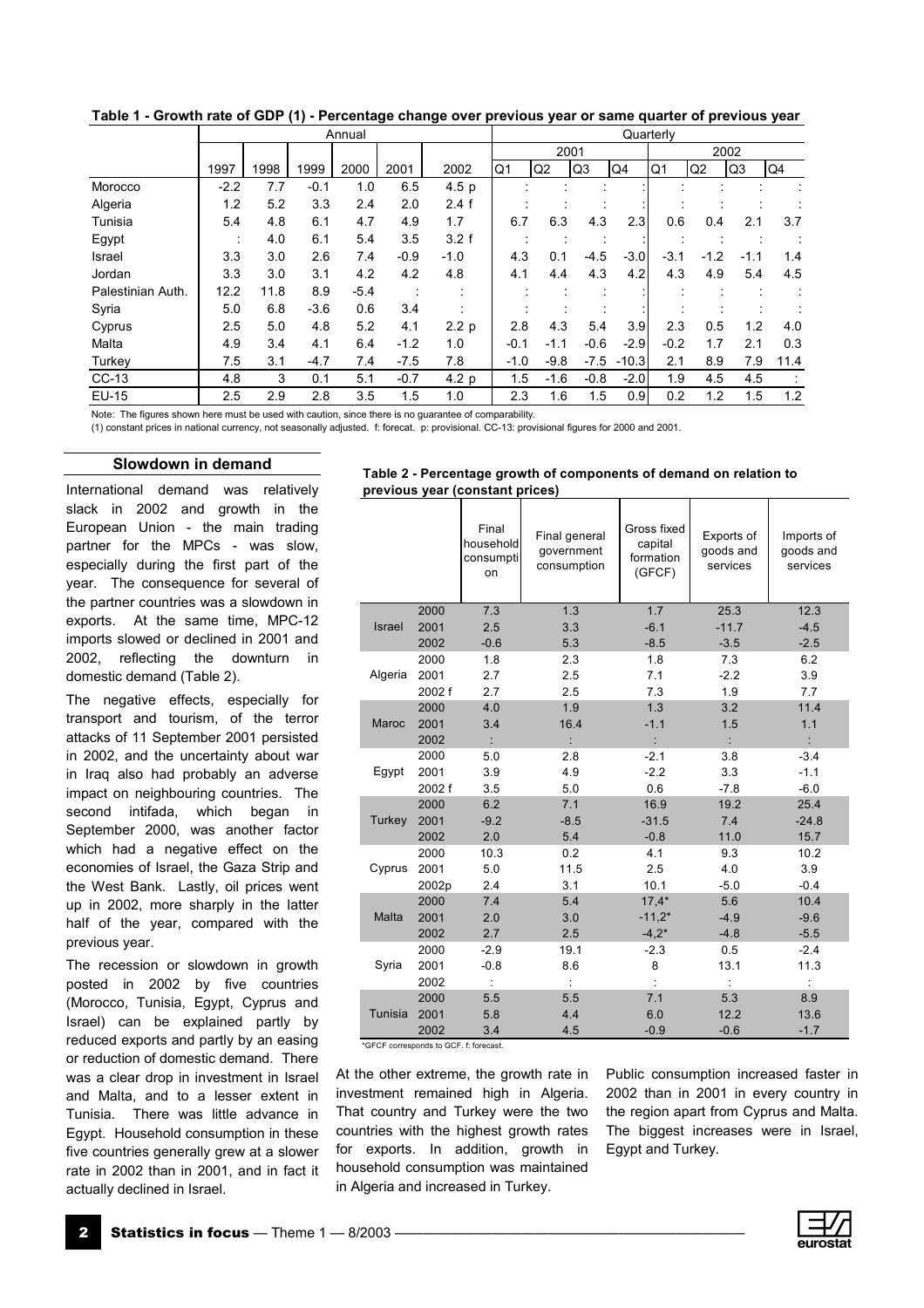## **Growth by sector**

<span id="page-2-0"></span>In Jordan, whose rate of growth among the MPCs in 2002 was outstripped only by Turkey, growth was positive in every sector and especially in manufacturing and agriculture. The latter sector was also the sector which contributed most to overall growth in Algeria. The same country's biggest sector (manufacturing and energy) also posted positive growth (Table 3).

The services sector (which includes tourism) experienced a slowdown in growth in several countries for which the sector accounts for a major share of total GDP (Israel, Jordan, Tunisia, Morocco, Malta, Cyprus and Egypt). Turkey stood out by recording an impressive surge in production in services and manufacturing.

Agriculture in the Maghreb countries was beset by unfavourable weather conditions in 2002, especially in Algeria and Tunisia. Production was down in both countries, and especially so in Tunisia. Growth in the sector slowed in Morocco but was still fairly strong. Agricultural production in Tunisia had already declined in the two previous years. Here, as in Morocco, every sector posted lower growth rates in 2002 than for 2001. Better weather conditions (rain) nevertheless seem to have occurred in Tunisia at the end of 2002 and start of 2003. Also, the quarterly figures show increasing growth in the manufacturing and services sectors in the final quarter of the year.

## **Jobs and unemployment**

With the exception of Malta and Cyprus, unemployment is fairly high in the MPCs. The unemployment rates in the Maghreb countries have fallen slowly since 2000 but are still among the highest in the region. The less buoyant economic circumstances have also affected the unemployment rates in Turkey, Israel, Syria, the Gaza Strip and the West Bank and in Malta, with rates climbing upwards since 2000. Only Cyprus has seen a



| Table 3 - Percentage growth of value added by branch of activity |
|------------------------------------------------------------------|
| in relation to previous year (constant prices)                   |

|         |        | Agriculture,<br>fisheries | Industry,<br>inc. energy | Construc-<br>tion | Total<br>services |
|---------|--------|---------------------------|--------------------------|-------------------|-------------------|
| Jordan  | 2000   | 8.4                       | 3.9                      | 1.1               | 5.5               |
|         | 2001   | 2.2                       | 5.1                      | 11.0              | 4.4               |
|         | 2002   | 13.4                      | 9.6                      | 6.8               | 3.1               |
|         | 2000   | 7.6                       | 14.0                     | $-3.6$            | 7.4               |
| Israel  | 2001   | 8.0                       | $-6.1$                   | $-9.3$            | 1.0               |
|         | 2002   | 3.3                       | $-2.2$                   | $-4.5$            | $-0.7$            |
|         | 2000   | $-4.9$                    | 4.4                      | 5.1               | 2.9               |
| Algérie | 2001   | 13.4                      | $-1.1$                   | 2.6               | 0.4               |
|         | 2002 f | $-1.6$                    | 1.2                      | 5.3               | 3.8               |
|         | 2000   | $-14.7$                   | 1.8                      | 7.1               | 3.7               |
| Morocco | 2001   | 27.3                      | 5.3                      | 5.8               | 3.4               |
|         | 2002p  | 8.0                       | 3.7                      | 5.5               | $-4.6$            |
|         | 2000   | 3.4                       | 6.1                      | 2.0               | 6.9               |
| Egypt   | 2001   | 3.7                       | 3.3                      | 2.1               | 3.5               |
|         | 2002 f | 3.6                       | 3.8                      | 2.1               | 2.9               |
|         | 2000   | $-1.0$                    | 4.4                      | 10.1              | 6.2               |
| Tunisia | 2001   | $-1.5$                    | 5.2                      | 7.1               | 6.0               |
|         | 2002   | $-10.3$                   | 3.0                      | 5.7               | 3.0               |
|         | 2000   | $-5.9$                    | 3.6                      | $-2.2$            | 6.9               |
| Cyprus  | 2001   | 7.0                       | 0.1                      | 2.7               | 4.8               |
|         | 2002 p | 5.5                       | 1.5                      | 4.2               | 1.9               |
|         | 2000   | 0.2                       | 9.4                      | 12.9              | 5.4               |
| Malta   | 2001   | 14.2                      | $-4.7$                   | 13.2              | 5.9               |
|         | 2002   | 9.9                       | 5.2                      | 11.8              | 1.5               |
| Turkey  | 2000   | 3.9                       | 6.1                      | 4.4               | 7.8               |
|         | 2001   | $-6.5$                    | $-7.5$                   | $-5.5$            | $-8.3$            |
|         | 2002   | 7.1                       | 9.4                      | $-4.9$            | 9.2               |

drop in unemployment (Figure 2 and Table 4). Apart from the Gaza Strip and the West Bank and Turkey, the number of jobs has increased in every country for which data are available. If unemployment is to be reduced, jobs have to grow at a faster rate than the active population. But the age pyramid in several countries and the increasing number of women entering the job market have resulted in sharp increases in the active population.

#### **Table 4 - Unemployment and employment**

|           |      | Overall           |      |      | Unemployment rate of  |      |        |                  |       |  |  |
|-----------|------|-------------------|------|------|-----------------------|------|--------|------------------|-------|--|--|
|           |      | unemployment rate |      |      | young people under 25 |      |        | Total employment |       |  |  |
|           |      | (%)               |      |      | $(\%)$                |      | (1000) |                  |       |  |  |
|           | 2000 | 2001              | 2002 | 2000 | 2001                  | 2002 | 2000   | 2001             | 2002  |  |  |
| <b>TN</b> | 15.6 | 15.0              | 14.9 | 31.8 | 29.8                  | 30.7 | 2705   | 2789             | 2852  |  |  |
| MA        | 13.6 | 12.5              | 11.6 | 19.9 | 18.9                  | 17.6 | 8891   | 8955             |       |  |  |
| DZ        | 28.9 | 27.3              |      | 53.6 | 46.2                  |      | 6180   | 6229             |       |  |  |
| JO        | 13.7 | 14.7              | 15.3 | 26.6 | 29.7                  | 31.0 | 1241   | 1265             |       |  |  |
| IL        | 8.8  | 9.4               | 10.3 | 16.9 | 18.6                  | 20.8 | 2221   | 2265             | 2284  |  |  |
| <b>PS</b> | 14.1 | 25.5              |      | 20.0 | 35.6                  |      | 597    | 508              |       |  |  |
| SY        | 9.5  | 10.3              | 11.7 |      |                       |      | 4937   | 5275             | 5460  |  |  |
| CY        | 5.2  | 4.4               | 3.8  | 11.5 | 10.3                  | 9.7  | 294    | 310              | 315   |  |  |
| МT        | 7.0  | 6.7               | 7.4  | 14.2 | 16.5                  | 18.7 | 145    | 146              | 148   |  |  |
| <b>TR</b> | 6.6  | 8.5               | 10.4 | 13.2 | 16.7                  | 19.5 | 20579  | 20367            | 20287 |  |  |
| LВ        | 9.9  |                   |      | 24.0 |                       |      |        |                  |       |  |  |
| EG        | 9.0  | 9.2               | 9.1  | 28.2 |                       |      | 17203  | 17600            | 17900 |  |  |

Source: NSI. Tunisia: youth unemployment refers to 18-24 age group. Morocco: 2002 (source: national statistical office website). Algeria: second quarter figure for 2000, third quarter figure for 2001. Lebanon: youth unemployment refers to 20-25 age group. Egypt: 2001 and 2002 figures from central bank web "Total jobs" figures for CY, MT and TR and "youth unempoloyment" figures for TR supplied by NSIs under MEDSTAT programme.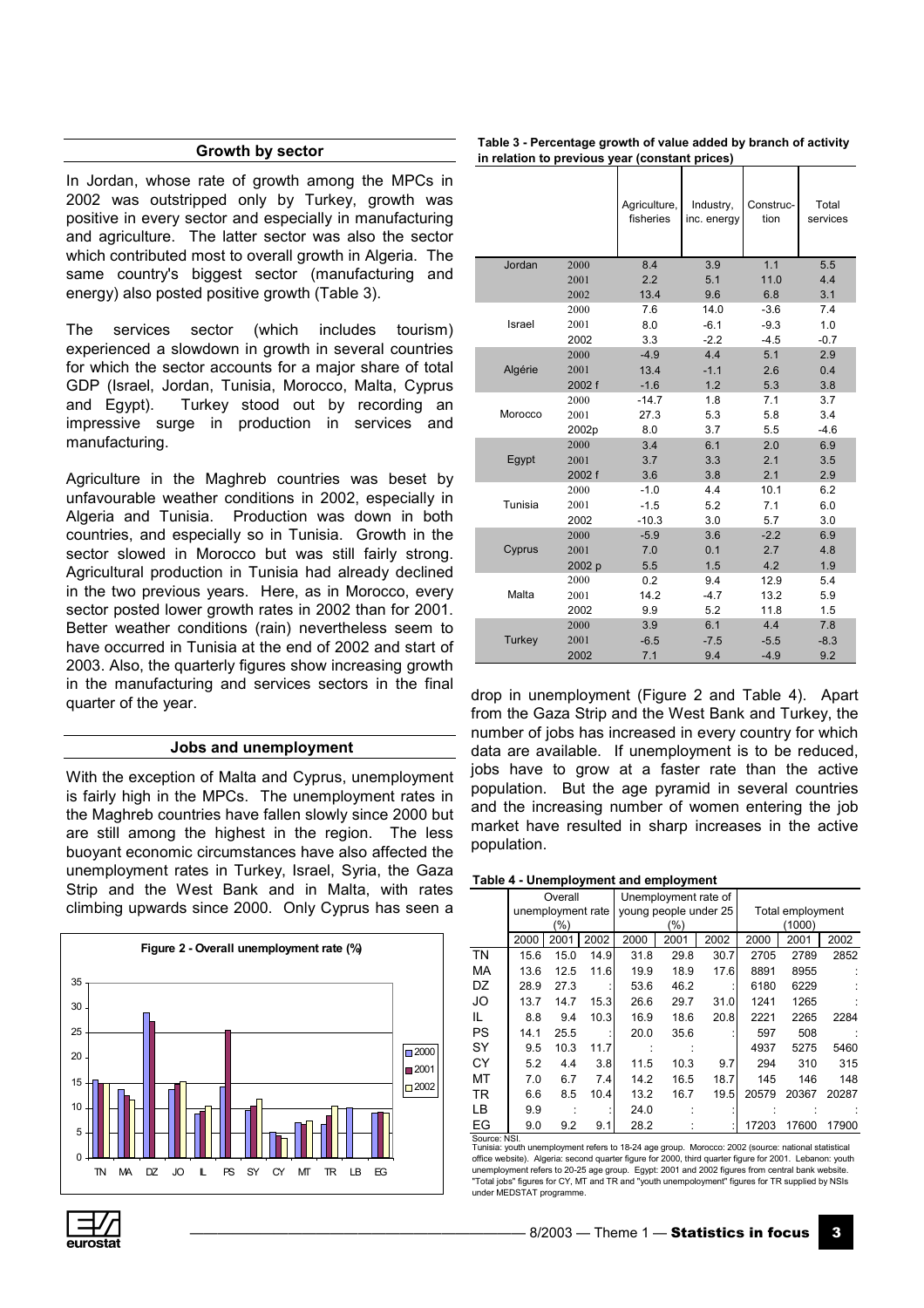## **Inflation slightly up on 2001**

<span id="page-3-0"></span>Apart from Turkey, the MPCs have kept prices under control for several years. The rate of inflation has declined noticeably since 1997 in Algeria, Egypt and Israel. In 2002, however, prices tended to rise in several countries. Indeed, in eight of the countries for which figures are available, the rate of inflation equalled or exceeded the 2001 rate. It went up in particular in Israel and the Gaza Strip and the West Bank (Table 5).

## **Tourism: sluggish performance in 2002**

The tourism sector contributes a major share to GDP in most of the Mediterranean countries and provides a significant sources of foreign currency.

In every country apart from Algeria, foreign currency revenue accounted for more than 10% of total revenue in the current balance in 1999 and 2000. In Egypt the figure was as high as 19%.

After September 2001 there was a sharp drop in the number of visitor arrivals throughout the MPCs in comparison with 2000, with the effect particularly noticeable in the last quarter of the year number (Table 7 and Figure 3). This trend is certainly linked to the events of September 11. However, the number of visitors had already declined in 2000 in Israel and neighbouring countries (Jordan and Syria), following the start of the second *intifada*.

The effects of the September 11 attacks were still felt in several countries in 2002, at least during the first half of the year, and caused a decline in tourist arrivals in several countries (Israel, Cyprus, Morocco, Tunisia and Egypt). However, arrivals were well up on the 2001 figures in October and slightly up in November and December. The Bali terror attack of October 2002 and the threat of war in Iraq had probably a dampening effect on tourism in general and in the region in particular. In the last quarter of 2002, however, all the countries for which data are available recorded more tourist arrivals than in the same period in 2001, when figures had slumped dramatically compared with the last quarter of 2000.

As a result of fewer tourist arrivals, foreign currency revenue from tourism declined in several countries (Egypt, Israel, Jordan and Malta) in 2002 compared with 2001, especially in the first half of the year. Turkey stood out by posting an increase in currency revenue from tourism in the first and third quarters of the year. The opposite was true, however, in the case of Tunisia and Morocco (Table 8 and Figure 4).

#### **Table 5 - Inflation: consumer price index**

|      | Annual rate of growth (%) |     |     |     |        |     |     |           |            |     |      |
|------|---------------------------|-----|-----|-----|--------|-----|-----|-----------|------------|-----|------|
|      | $CY(1)$ DZ                |     | EG. | IL. | JO     | MA  | МT  | <b>PS</b> | <b>SY</b>  | TN  | TR   |
| 1997 | 3.3                       | 57  | 4.6 | 9.0 | 3.0    | 1.0 | 3.2 | 8.0       | 1.9        | 3.7 | 85.8 |
| 1998 | 2.3                       | 5.0 | 3.6 | 5.4 | 3.1    | 2.8 | 2.3 | 5.6       | $-0.1$     | 3.1 | 84.6 |
| 1999 | 11                        | 27  | 3.1 | 5.2 | $-2.4$ | 0.7 | 2.1 |           | $5.2 -2.2$ | 27  | 64.9 |
| 2000 | 49                        | 0.3 | 27  | 11  | 0.7    | 1.9 | 2.4 | 2.8       | $-0.6$     | 29  | 549  |
| 2001 | 20                        | 42  | 23  | 11  | 1.8    | 0.6 | 2.9 | 1.2       | 1 O        | 19  | 549  |
| 2002 | 2.8                       | 14  | 2.7 | 5.7 | 1.8    | 2.8 | 2.2 | 5.7       | 1.7        | 2.8 | 45.0 |
|      | (1) Interim HICP.         |     |     |     |        |     |     |           |            |     |      |

(1) Interim HICP.

**Table 6 - Change in tourist arrivals in relation to same period of previous year (%)**

|              | $DZ^*$ | СY                       | $EG*$ | IL                                                            | LB*  | JO                       | мт                | MA       | SY          | TN*                  | TR       |  |
|--------------|--------|--------------------------|-------|---------------------------------------------------------------|------|--------------------------|-------------------|----------|-------------|----------------------|----------|--|
|              |        | 2001 in relation to 2000 |       |                                                               |      |                          |                   |          |             |                      |          |  |
| 1st quarter  | 1.0    |                          |       | $-0.3$ $-2.9$ $-47.4$ 27.8 $-10.0$                            |      |                          |                   |          |             | 1.5 10.0 -2.4 16.9   | 16.7     |  |
| 2nd quarter  | 52     | 7.5                      |       | $-8.9$ $-52.4$ 11.2 3.2 $-2.1$                                |      |                          |                   |          |             | 5.5 - 10.3 14.5 25.8 |          |  |
| 3rd quarter  | 1.3    |                          |       | 2.4 -9.2 -56.2 16.6 12.8 -1.3 7.4 17.2 11.4 11.7              |      |                          |                   |          |             |                      |          |  |
| 4th quarter  |        |                          |       | 14.7 -14.3 -41.2 -41.7 -4.6 1.5 -10.4 -16.9 -21.3 -18.6 -10.0 |      |                          |                   |          |             |                      |          |  |
| Annual 00/01 | 4.1    |                          |       | 0.4 -15.6 -50.5 12.9                                          |      |                          | $3.6 - 2.9$       |          | $2.7 - 3.3$ |                      | 6.5 11.4 |  |
|              |        |                          |       |                                                               |      | 2002 in relation to 2001 |                   |          |             |                      |          |  |
| 1st quarter  |        |                          |       | $: -7.3 - 16.7 - 35.2$                                        | 7.5  |                          | $1.5 - 5.0 - 9.6$ |          |             | : $-7.8$             | 7.4      |  |
| 2nd quarter  |        |                          |       | $-14.9$ $-7.7$ $-47.2$                                        |      | $0.4 -9.1 -10.9 -11.2$   |                   |          |             | : -17.6              | 3.6      |  |
| 3rd quarter  |        | : $-12.9$                |       | 17.0 -23.2 18.8 19.5 -3.4 -0.3                                |      |                          |                   |          |             | -7.6                 | 15.5     |  |
| 4th quarter  |        | 2.9                      | 77 7  |                                                               |      | 7.6 31.3 23.7            |                   | 7.0 23.1 |             | : 19.4               | 33.0     |  |
| Annual 02/01 |        | $: -10.3$                | 11.7  | $-27.9$                                                       | 14.3 | 9.8                      | $-3.9$            | $-0.7$   |             | -6.0                 | 14.0     |  |

\*: visitor arrivals. TN and IL: figures for 2002 taken from NSI website.



**Table 7 - "Travel" heading in balance of payments - Credit: change in currency revenue in 2002 in relation to same quarter in 2001 (%)**

|      |             | C٧      | EG      |         | JD     | МT      | ΤR      |
|------|-------------|---------|---------|---------|--------|---------|---------|
|      | 1st quarter | 8.8     | $-22.3$ | $-12.4$ | $-4.3$ | $-12.0$ | 19.9    |
|      | 2nd quarter | $-13.1$ | $-14.1$ | $-26.5$ | $-6.5$ | $-19.2$ | $-11.3$ |
| 2002 | 3rd quarter | $-16.5$ | $-0.7$  | $-14.3$ | 34.4   | $-22.1$ |         |
|      | 4th quarter | -1.9    |         | -1.9    |        | 17.3    | ÷       |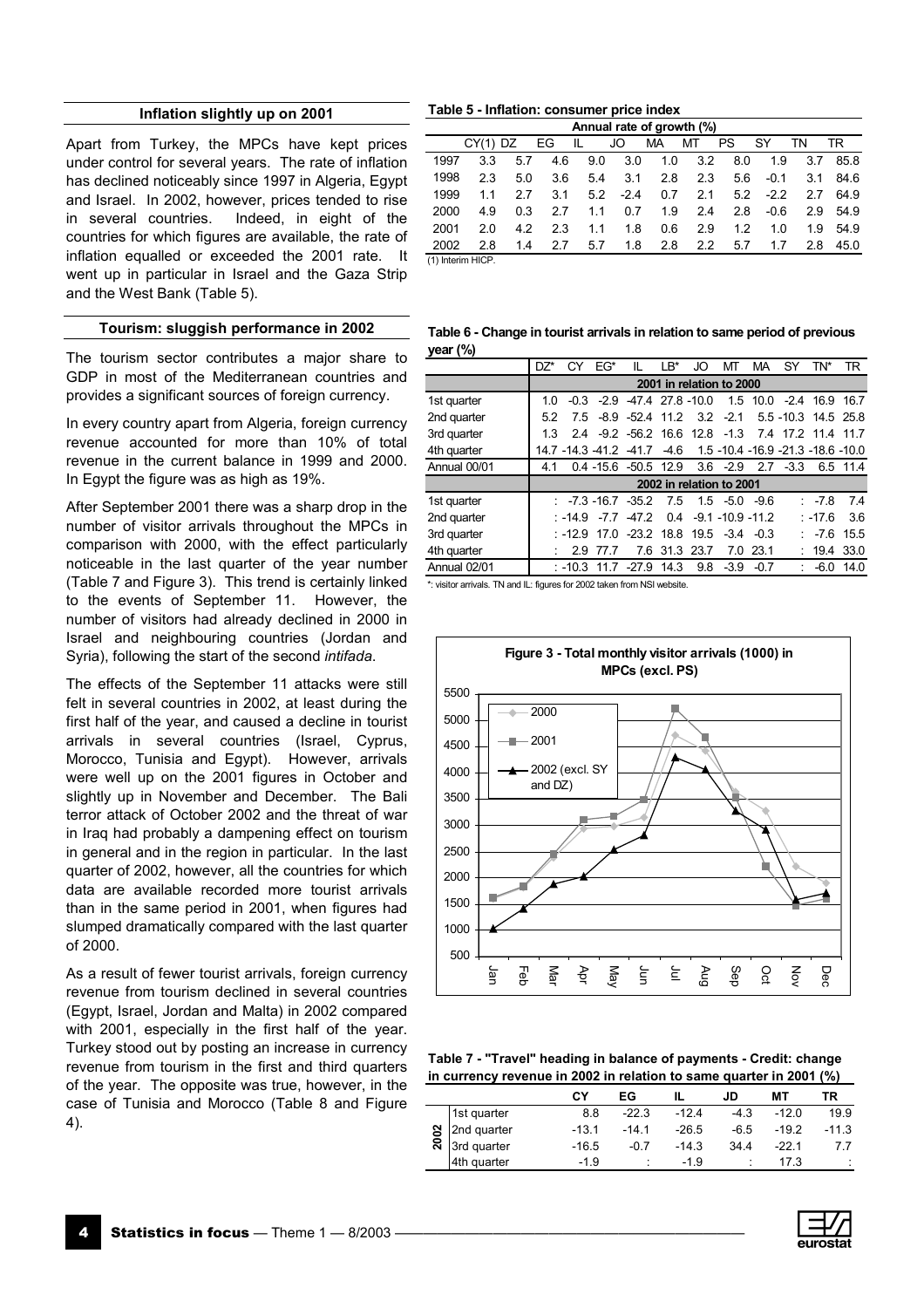<span id="page-4-0"></span>

# **Economic activity in the Maghreb countries**

The decline in the number of tourists visiting Morocco and Tunisia caused a particularly sharp drop in the "travel" balance during the first, second and fourth quarters of 2002.

In more general terms, Morocco's current balance declined only slightly between 2001 and 2002. The reason for this was that current transfers (including those by workers abroad) continued at a high rate. This factor, together with the balance in services (even if it fell slightly) more than offset the deficit in the balance of trade in goods in every quarter apart from the second (Figure 5). The current balance deficit in Tunisia declined slightly in 2002, mainly as a result of a slightly smaller trade deficit. The "services" balance declined by 18%, however, one reason being the reduction in the "travel" surplus. The balance of transfers continued at a high level (Figure 6). Although Algeria is much less dependent on tourism, its current balance surplus has fallen sharply since 2000. The main reason for this is the decline in the country's trade surplus, which has been affected by oil prices which were lower in 2001 and 2002 than in 2000. Current transfers showed signs of rising in the first three quarters of 2002 (Figure 7).







## **Foreign direct investment (FDI)**

European investment in the MPC-12 countries declined overall in 2001, with the effect mainly felt in Egypt and Israel (see Statistics in Focus, Theme  $2 - 13/2003$ ). Investment went up, however, in Morocco and especially Turkey.

Direct investment from the world as a whole increased in 2001 in Jordan, Algeria, Turkey and Morocco (Table 8). In the last two countries, investors were attracted by the services sector and especially by telecommunications in **Morocco** 

The main reason for the drop in FDI in Israel in 2002 was the slump in investment in the electronics and telecommunications sector. In Tunisia, on the other hand, overall FDI increased in 2002 as a result of investment in the transport and telecommunications sectors.

#### **Table 8 - Inflows of foreign direct investment from rest of the world**

|           | 1999 | 2000    | 2001 | 2002   | 2000  | 2001       | 2002   |
|-----------|------|---------|------|--------|-------|------------|--------|
|           |      | EUR mio |      |        |       | Change (%) |        |
| DZ        | 261  | 253     | 1058 |        | -3    | 318        |        |
| МA        | 906  | 199     | 2530 | 397    | $-78$ | 1173       | -84    |
| LB        | 266  | 275     |      |        | 3     |            |        |
| IL        | 3062 | 4178    | 2888 | 1420   | 36    | -31        | $-51$  |
| <b>TN</b> | 369  | 694     | 409  | 645    | 88    | $-41$      | 58     |
| JO        | 168  | 516     |      |        | 206   |            |        |
| SY        | 97   | 103     |      |        | 6     |            |        |
| CY        | 642  | 871     | 726  |        | 36    | $-17$      |        |
| МT        | 770  | 674     | 340  | $-410$ | $-12$ | $-50$      | $-221$ |
| <b>TR</b> | 835  | 907     | 2925 | 553    | 9     | 223        | $-81$  |
| ЕG        |      | 1530    | 456  | 405    |       | $-70$      | $-11$  |

EG: source: central bank website. MA: source: exchange office website. CY, MT, TR: supplied by NSIs for this publication.

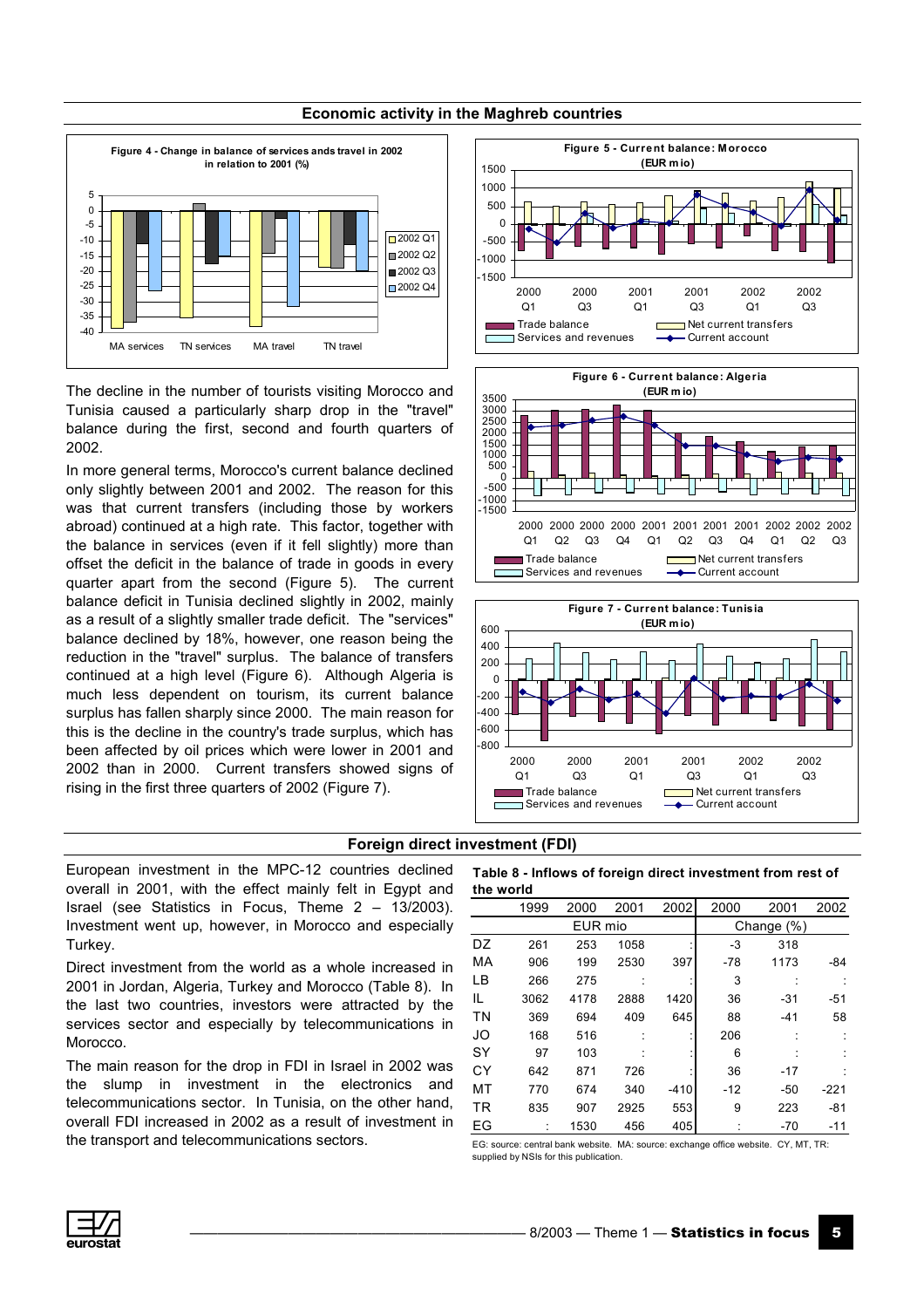# **International trade in goods**

#### **Table 9 - MPC trade: recent trends**

<span id="page-5-0"></span>Several countries experienced a decline in trade in 2001 and 2002. This sometimes had the effect of improving their trade balance, as a result of weaker imports. At the same time, the EU share of trade in the case of several MPCs declined in 2002 (Table 9).

EU imports from the MPC countries declined by 2% in 2002 while exports rose by 4%. The EU surplus in trade with MPC-12 went up again sharply from February 2002. The MPCs nevertheless recorded a surplus in trade with the EU in January of both 2002 and 2003 (Figure 8).

The European Union traditionally imports manufactured articles and energy products from the MPCs and exports machinery, vehicles and manufactured articles. In 2002 trade in these three product groups accounted for about 80% of all EU-MPC trade.

European imports of energy products declined the most in value terms in 2002, especially at the start of the year, the likely cause being the fall in oil prices.

|           |                |         | EU-15 share of total |                |                          |                |         |      |             |         |
|-----------|----------------|---------|----------------------|----------------|--------------------------|----------------|---------|------|-------------|---------|
|           |                |         | 2001/20 2002/200     | Change (%)     | 2002 in relation to 2001 |                |         |      | trade $(%)$ |         |
|           |                | 00      | 1                    | Q <sub>1</sub> | Q2                       | Q <sub>3</sub> | Q4      | 2000 | 2001        | 2002    |
| <b>DZ</b> | Imports        | 13.9    | 22.0                 | 12.8           | 21.4                     | 28.1           | 40.3    | 57.3 | 59.4        | 55.8    |
|           | Exports        | $-10.8$ | $-6.8$               | 16.3           | $-18.1$                  | $-14.8$        | 16.0    | 62.6 | 64.5        | 64.0    |
|           | <b>Balance</b> | $-28.3$ | $-39.5$              | 25.2           | $-49.2$                  | $-56.1$        | $-17.0$ |      |             |         |
| SY        | Imports        | 17.7    |                      |                |                          |                |         | 29.6 | 33.1        | $25.4*$ |
|           | <b>Exports</b> | 12.5    |                      |                |                          |                |         | 65.0 | 64.3        | $60.5*$ |
|           | Balance        | $-21.8$ |                      |                |                          |                |         |      |             |         |
| <b>MA</b> | Imports        | 1.8     | 2.5                  | $-4.2$         | 1.0                      |                |         | 57.9 | 54.0        |         |
|           | Exports        | 2.3     | 5.4                  | 9.2            | 14.2                     |                |         | 74.7 | 72.4        |         |
|           | <b>Balance</b> | 0.9     | $-2.7$               | $-30.8$        | $-17.2$                  |                |         |      |             |         |
| LВ        | Imports        | 17.1    | $-11.6$              | $-6.3$         | $-8.8$                   | $-12.3$        | $-17.7$ |      | ÷           |         |
|           | <b>Exports</b> | 24.5    | 17.6                 | 18.1           | 27.7                     | 11.4           | 14.4    |      |             |         |
|           | <b>Balance</b> | 16.1    | $-15.7$              | $-9.3$         | $-14.0$                  | $-15.9$        | $-22.0$ |      |             |         |
| <b>JO</b> | Imports        | 6.0     | 2.3                  | 2.6            | $-8.4$                   | 13.5           | 3.9     | 33.0 | 31.5        | 28.8    |
|           | <b>Exports</b> | 25.1    | 13.7                 | 19.8           | 13.6                     | 18.1           | 5.6     | 3.3  | 3.7         | 2.9     |
|           | <b>Balance</b> | $-3.5$  | $-5.1$               | $-6.5$         | $-21.2$                  | 10.1           | 2.6     |      |             |         |
| IL        | Imports        | $-6.8$  | $-0.6$               | $-15.1$        | $-0.2$                   | 0.1            | 15.3    | 43.3 | 41.8        | 41.0    |
|           | <b>Exports</b> | $-7.5$  | $-1.9$               | $-9.1$         | 2.3                      | 3.7            | 11.1    | 27.3 | 26.3        | 25.0    |
|           | Balance        | $-2.3$  | 8.2                  | $-51.5$        | $-14.9$                  | $-23.0$        | 58.8    |      |             |         |
| <b>TN</b> | <b>Imports</b> | 16.5    | $-1.1$               | $-7.4$         | $-10.2$                  | 5.0            | 9.9     | 70.5 | 70.7        | 70.3    |
|           | <b>Exports</b> | 18.7    | 2.6                  | $-4.8$         | $-0.3$                   | 4.1            | 11.9    | 79.9 | 79.8        | 78.6    |
|           | <b>Balance</b> | 11.6    | $-9.4$               | $-13.9$        | $-29.1$                  | 7.3            | 5.4     |      |             |         |
| EG        | Imports        | $-6.1$  |                      |                |                          |                |         | 34.1 | 29.5        |         |
|           | <b>Exports</b> | $-9.3$  |                      |                |                          |                |         | 40.0 | 31.4        |         |
|           | <b>Balance</b> | $-4.5$  |                      |                |                          |                |         |      |             |         |
| <b>CY</b> | Imports        | 10.6    | 3.6                  | 6.9            | 6.3                      | $-4.9$         | 7.0     | 57.3 | 56.8        | 55.8    |
|           | <b>Exports</b> | 11.9    | $-0.2$               | 29.1           | $-0.1$                   | $-7.6$         | $-18.8$ | 56.5 | 50.9        | 53.9    |
|           | <b>Balance</b> | 10.4    | 4.2                  | 3.7            | 7.4                      | $-4.6$         | 11.0    |      |             |         |
| MT        | Imports        | $-23.5$ | $-1.2$               | $-12.0$        | 3.8                      | 8.4            | $-3.7$  | 60.0 | 63.7        | 67.2    |
|           | <b>Exports</b> | $-23.4$ | $-1.2$               | $-11.8$        | $-6.7$                   | 11.2           | 5.6     | 33.3 | 51.0        | 45.9    |
|           | <b>Balance</b> | $-23.8$ | $-1.4$               | $-12.6$        | 32.7                     | 1.0            | $-20.6$ |      |             |         |
| TR        | Imports        | $-24.0$ | 22.8                 | $-5.1$         | 25.2                     | 29.9           | 42.4    | 48.8 | 44.1        | 45.5    |
|           | <b>Exports</b> | 12.8    | 12.0                 | 8.1            | 4.2                      | 18.9           | 16.5    | 52.2 | 51.4        | 51.5    |
|           | <b>Balance</b> | $-62.3$ | 56.5                 | $-32.9$        | 117.6                    | 61.1           | 147.3   |      |             |         |

\* first half of 2002.



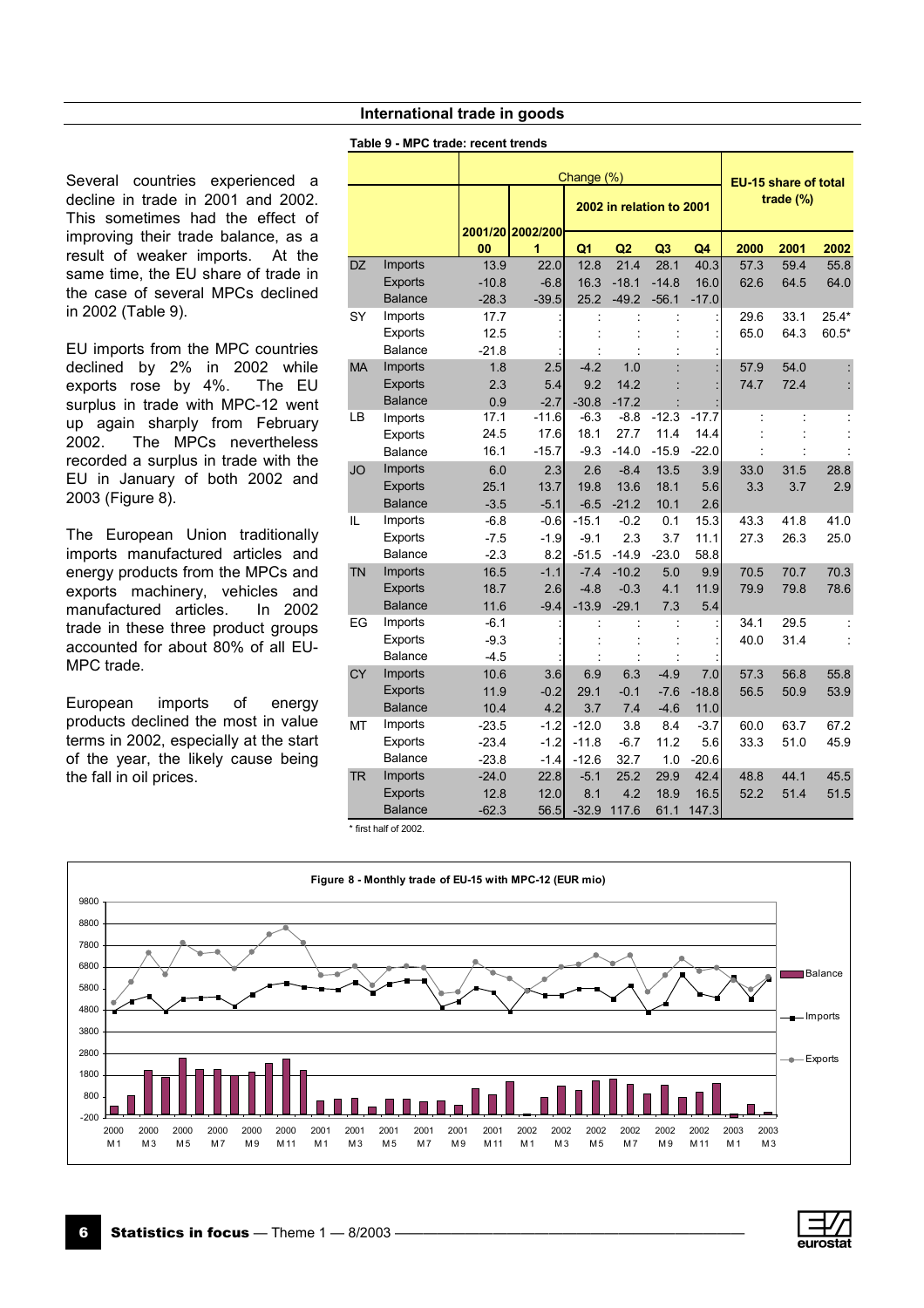Imports of manufactured articles rose sharply in the last quarter of 2002 compared with the same three months in 2001. European exports of machinery and vehicles generally declined in 2002. Like manufactured articles, however, they recorded a rise at the end of the year.

 The MPCs with which trade declined most were Algeria, Cyprus, Israel and Egypt. At the other extreme, there was a sharp rise in EU imports from Jordan and exports to Turkey.

Tab. 10 - Commerce de l'EU-15 (déclarant EU **15) avec les 12-PPM, variation en % par** rapport à l'année précédente

|           |      | IMPORT         |                | <b>FXPORT</b> |       |                |
|-----------|------|----------------|----------------|---------------|-------|----------------|
|           | 2000 | 2001           | 2002           | 2000          | 2001  | 2002           |
| $12$ -PPM | 37   | 5              | $-2$           | 25            | $-11$ | 4              |
| DZ        | 111  | $-2$           | $-10$          | 17            | 23    | 8              |
| <b>TN</b> | 15   | 13             | $-2$           | 21            | 9     | $-5$           |
| EG        | 44   | -9             | 3              | $-1$          | $-12$ | -8             |
| <b>MA</b> | 8    | $\overline{4}$ | 1              | 17            | $-3$  | $\overline{2}$ |
| SY        | 59   | 21             | $-2$           | 6             | 19    | 0              |
| IL        | 30   | $-4$           | $-11$          | 23            | $-9$  | $-7$           |
| PS        | 224  | 15             | 36             | $-17$         | $-58$ | 3              |
| <b>JO</b> | 6    | $-16$          | 94             | 30            | 13    | $\overline{7}$ |
| CY        | 66   | $-5$           | $-25$          | 32            | $-5$  | $-2$           |
| <b>TR</b> | 16   | 15             | $\overline{9}$ | 46            | $-32$ | 20             |
| LВ        | 17   | 24             | $-39$          |               |       | $-3$           |
| <b>MT</b> | 22   | 13             | $-4$           | 34            | $-10$ | 8              |





#### **ESSENTIAL INFORMATION - METHODOLOGICAL NOTES**

#### **Country aggregates**: EU: EU-15.

MPC-12: Algeria (DZ), Morocco (MA), Tunisia (TN), Egypt (EG), Jordan (JO), Lebanon (LB), Syria (SY), Israel (IL), Gaza Strip and West Bank (PS), Cyprus (CY), Malta (MT) and Turkey (TR).

#### Maghreb: Algeria, Morocco, Tunisia.

Candidate countries (CC-13) : Bulgaria, Cyprus, Czech Republic, Estonia, Latvia, Lithuania, Hungary, Malta, Poland, Romania, Slovakia, Slovenia and Turkey.

**Sources of data on the MPCs**: Unless otherwise indicated, the data on the MPCs presented here were transmitted to Eurostat by official national statistical sources (statistical institutes, central banks and finance ministries) as part of the MEDSTAT programme.

The data on the EU Member States and the candidate countries (Cyprus, Malta and Turkey) are taken from Eurostat data bases (NewCronos and COMEXT). Some figures for the candidate countries were supplied to Eurostat specially for this publication and do not involve the responsibility of Eurostat's thematic units. In addition, some figures are provisional and may be subject to future revision.

This publication was produced as part of the **MED-IS** subprogramme designed to strengthen the information and dissemination systems of the Mediterranean partner countries' national statistical institutes.

#### **National accounts**:

Unless otherwise indicated, the MPC figures were transmitted to Eurostat in March 2003 as part of the MEDSTAT subprogramme on national accounts (MED-NA). The figures for the EU, Cyprus, Malta, Turkey and CC-13 were extracted from NewCronos on 30 May 2003.

### **Data on tourism**:

The data on tourism were transmitted to Eurostat by the tourism ministries and the national statistical institutes as part of the MEDSTAT subprogramme on tourism statistics (MEDTOUR).

#### **External trade**:

The figures in Tables 9 and 10 and Figure 8 are those declared by the EU. Customs source. Eurostat COMEXT data base  $-$  data

extracted in June 2003.

System: special trade.

Classification: SITC rev. 3.

Statistical values: EU: CIF for imports and FOB for exports.

Table 9: figures reported by the MPCs. The discrepancies in the bilateral trade figures between sources can be explained to some extent by the use of different methodologies and concepts.

**Data comparability:** since the information was provided by official national sources, most of the data were compiled using internationally defined and accepted standards and methodologies. Although this ensures a certain degree of comparability, it is not total. One of the objectives of MEDSTAT is in fact to improve data harmonisation.

#### **Symbols:**

- figures not available.
- NSI National statistical institute(s)